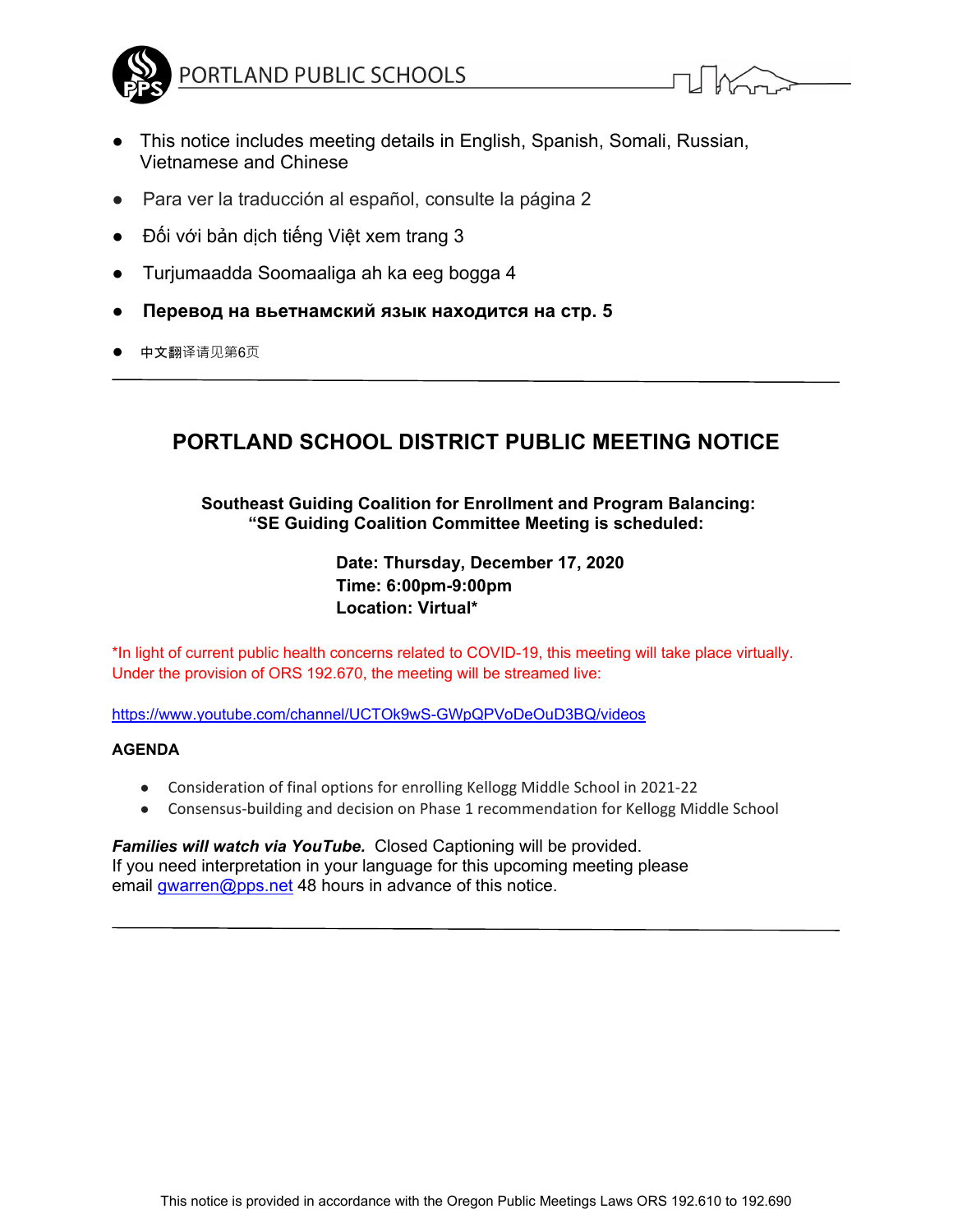# **DISTRITO ESCOLAR DE PORTLAND AVISO DE REUNIÓN PÚBLICA**

**La reunión de la Coalición asesora del sureste para equilibrar la inscripción y programas de escuelas: «Aplicar el lente de equidad racial y justicia social», se llevará a cabo:** 

> **Fecha: Jueves, 17 de septiembre de 2020 Hora: 6:00 p.m. a 8:30 p.m. Lugar: de forma virtual\***

\*En vista de los actuales motivos de preocupación por la salud pública relacionados con la COVID-19, esta reunión se llevará a cabo de forma virtual. Según la disposición de ORS 192.670, la reunión será transmitida en vivo:

https://www.youtube.com/channel/UCTOk9wS-GWpQPVoDeOuD3BQ/videos

#### **AGENDA**

- Deliberación sobre las últimas opciones para la inscripción de Kellogg Middle School en el 2021-22.
- Decidir por consenso la recomendación para la Fase 1 de Kellogg Middle School.

*Las familias participarán a través de YouTube* . Si necesita interpretación en su idioma para la próxima reunión, por favor envíe un correo electrónico a: gwarren@pps.net antes del siguiente martes a las 12pm.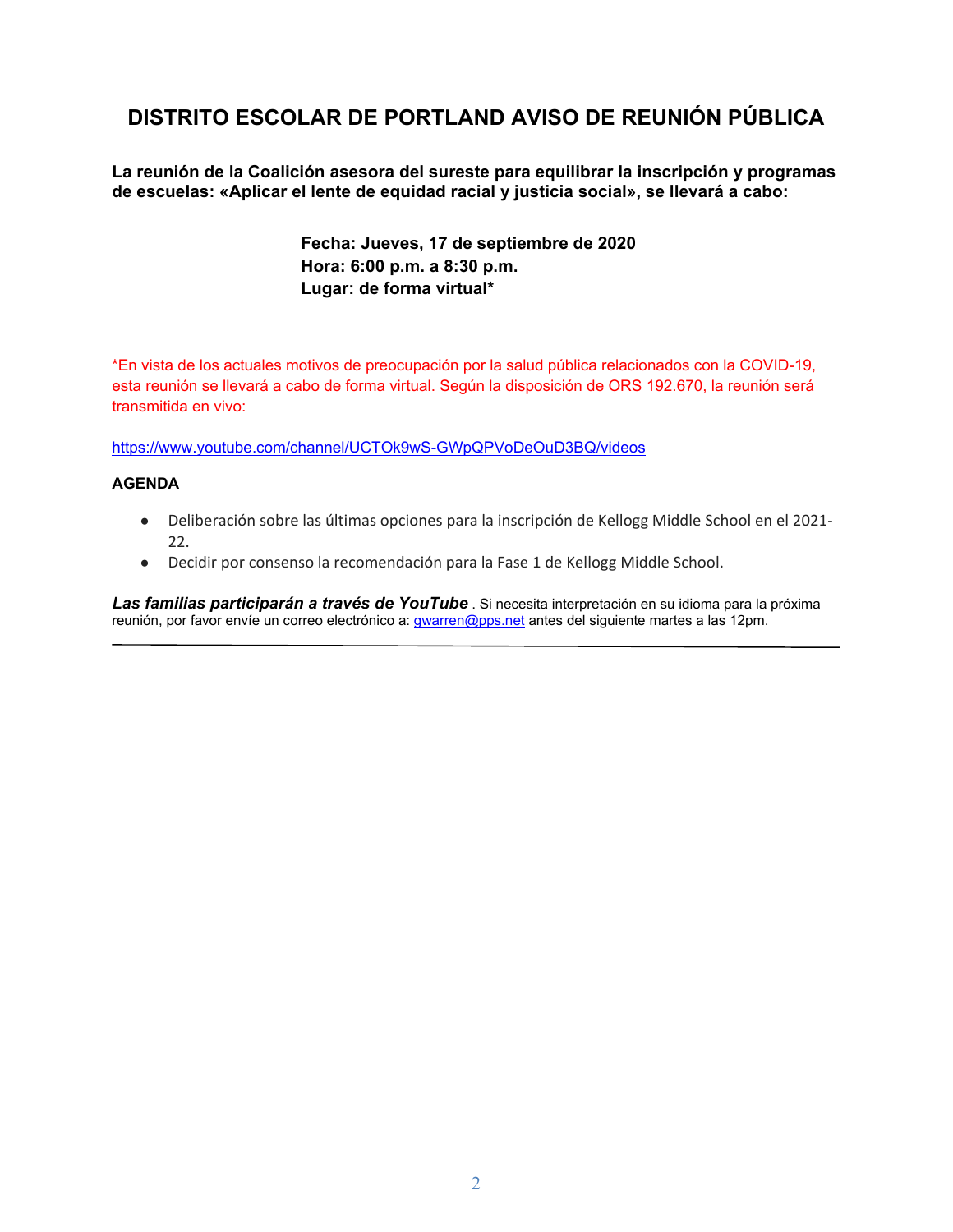# **SỞ HỌC CHÁNH PORTLAND THÔNG BÁO HỌP CỘNG ĐỒNG**

**Cuộc họp Southeast Guiding Coalition về Cân Bằng Sĩ Số Học Sinh và Chương Trình: "Phiên Họp Southeast Guiding Coalition" được tổ chức:** 

> **Ngày: Thứ Năm, Ngày 17 Tháng 12, 2020 Giờ: 6:00pm-9:00pm Địa điểm: Virtual (Trực Tuyến)\***

\* Trước những lo ngại về sức khỏe cộng đồng hiện nay liên quan đến COVID-19, cuộc họp này sẽ xảy ra trên mạng. Theo quy định của ORS 192.670, cuộc họp sẽ được phát trực tiếp:

https://www.youtube.com/channel/UCTOk9wS-GWpQPVoDeOuD3BQ/videos

### **Chương Trình Cuộc Họp**

- Xem xét các lựa chọn cuối cùng về việc tuyển sinh cho Trường Trung Cấp Kellogg vào năm 2021‐ 22
- Tạo dựng sự đồng thuận và quyết định về đề xuất Giai đoạn 1 cho Trường Trung Cấp Kellogg

### *Gia đình sẽ xem qua YouTube.* Sẽ có phụ đề.

Nếu quý vị cần thông dịch bằng ngôn ngữ của mình cho cuộc họp sắp tới này, xin gửi email đến gwarren@pps.net 48 giờ trước thông báo này.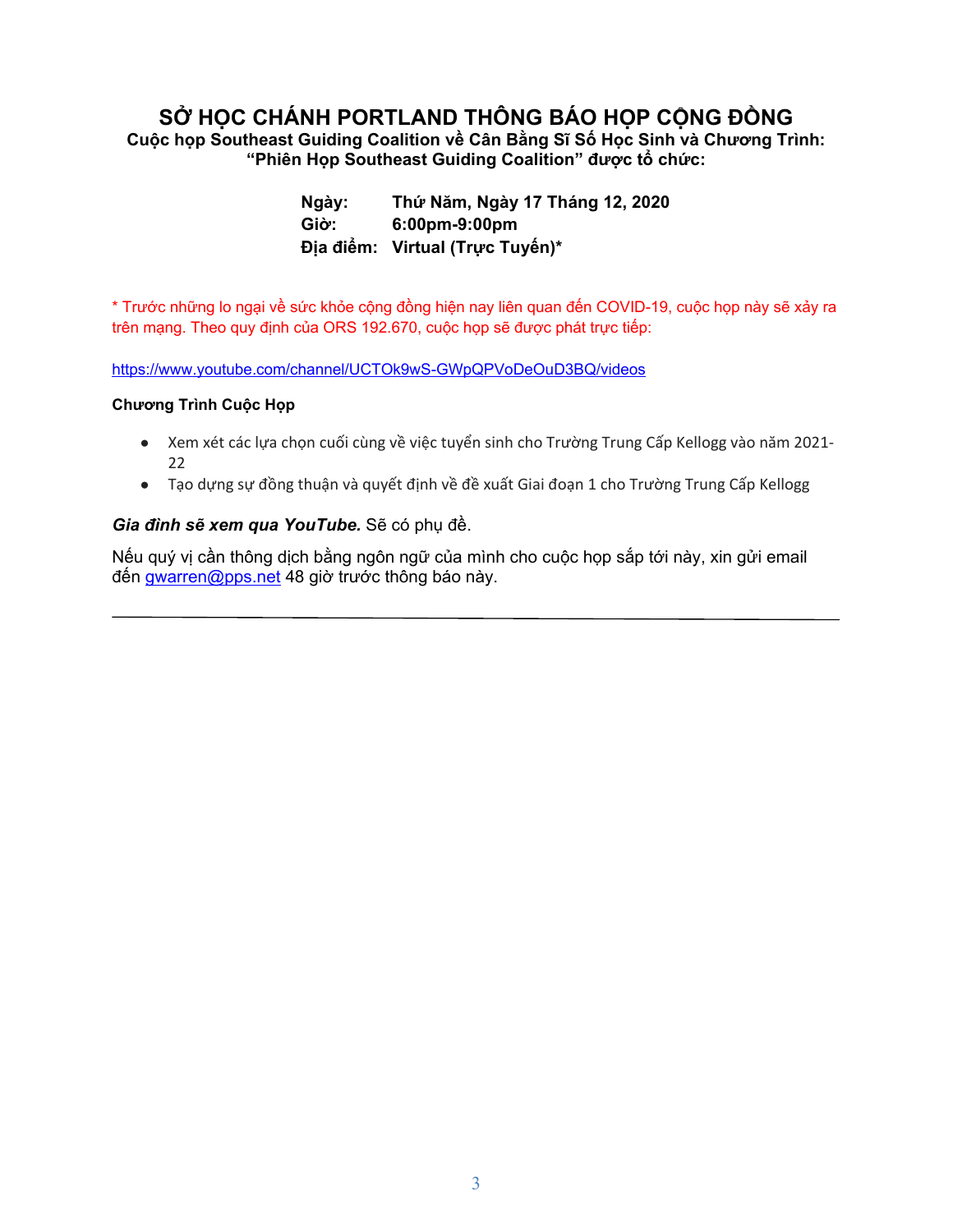## **DUGSIYADA DEGMADA PORTLAND OGEYSIIS KULAN DADWEYNE**

 **Iskaashiga Hagista Southeast ee Dheellitirka Isqorista iyo Barnaamijka: "Kulanka Guddida Iskaashiga Hagista SE ayaa la muddeeyey:** 

| Taariikhda: | Khamiis, 17 ka Diisambar, 2020 |
|-------------|--------------------------------|
| Wakhtiga:   | $6:00$ gd-9:00gd               |
| Goobta:     | Maqal iyo Muuqaal*             |

\*Maadaama ay jiraan walaacyada caafimaadka dadwaynaha wakhigan ee la xiriira COVID-19, kulankan wuxuu ku qabsoomi doonaa qaab maqal iyo muuqaal ah. Sida uu dhigayo qodobka sharciga ah ee ORS 192.670, kulanka si toos ah ayaa intarnetka looga baahin:

https://www.youtube.com/channel/UCTOk9wS-GWpQPVoDeOuD3BQ/videos

#### **AJANDAHA**

- Fiirinta ikhtiyaarada ugu dambeeya ee isqorista Dugsiga Dhexe ee Kellogg ee 2021‐22
- Dhisidda tanaasulka iyo go'aanka kusaabsan talobixinta Wajiga 1 ee Dugsiga Dhexe ee Kellogg

*Qoysasku waxa ay ka daawan doonaan YouTube*. Haddii aad u baahan tahay in luqadaada laguugu turjumo shirka soo socda fadlan waxaad email u soo dirtaa gwarren@pps.net Tallaadada soo Socota oo taarikhdu tahay 9/15/20, saacadu marka ay tahay 12:00 Duhurnimo.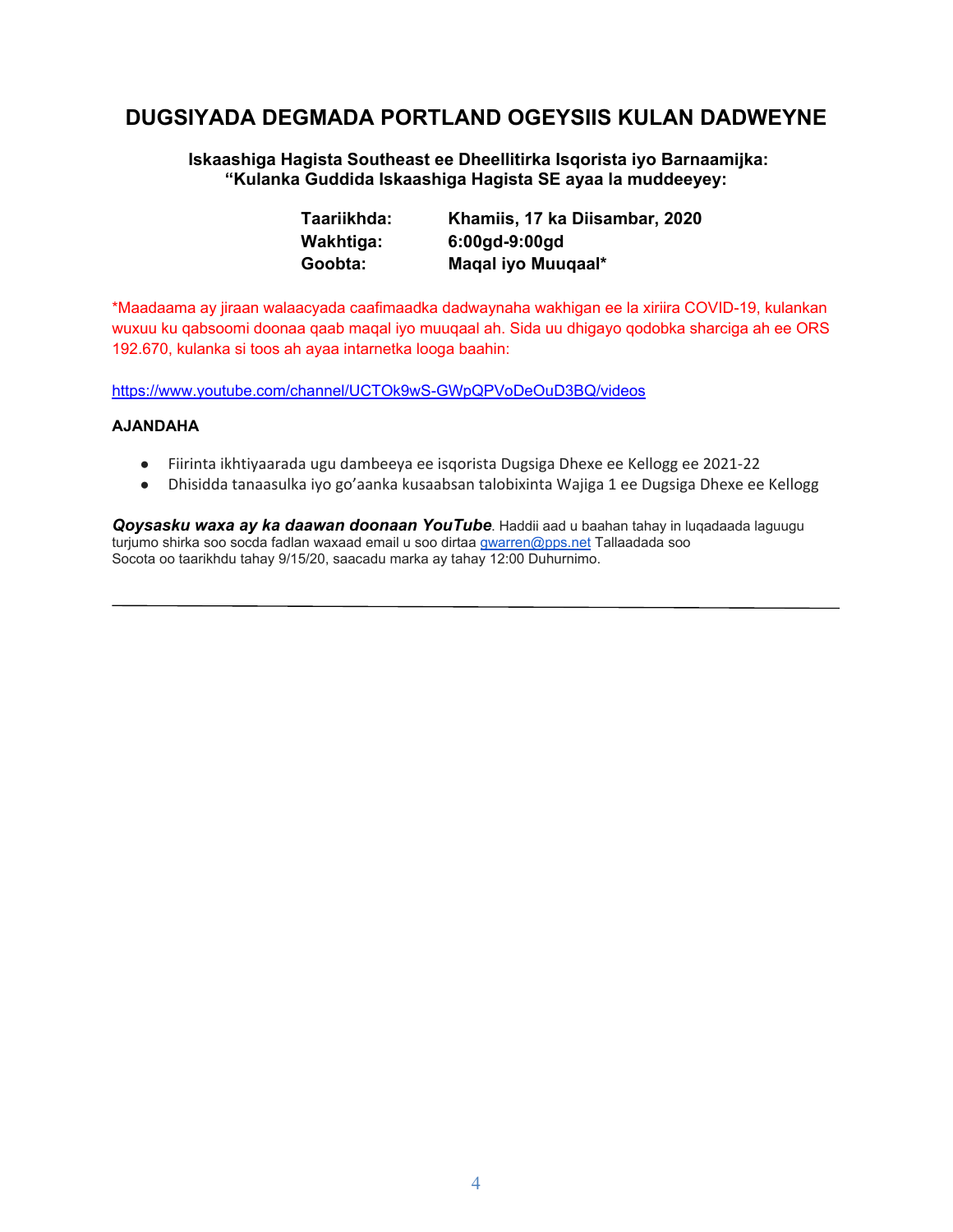# **ПОРТЛЕНДCКИЙ ГОСУДАРСТВЕННЫЙ ШКОЛЬНЫЙ ОКРУГ УВЕДОМЛЕНИЕ О ВСТРЕЧЕ С ОБЩЕСТВЕННОСТЬЮ**

**«Детали собрания юго-восточной руководящей коалиции по сбалансированию количества учеников и предлагаемых программ»** 

> **Время: 18:00-21:00 Место проведения: онлайн\***

**Дата: четверг, 10 декабря г.** 

\* В свете текущих проблем в сфере общественного здравоохранения, связанных с COVID-19, эта встреча будет проходить виртуально. Согласно положению ORS 192.670, встреча будет транслироваться в прямом эфире:

https://www.youtube.com/channel/UCTOk9wS-GWpQPVoDeOuD3BQ/videos

#### **ПОВЕСТКА ДНЯ**

- Рассмотрение окончательных вариантов зачисления в среднюю школу «Kellogg» в 2021-2022 учебном году.
- Достижение консенсуса и принятие решения по поводу рекомендации фазы 1 для средней школы «Kellogg».

*Семьи могут посмотреть на YouTube.* Если Вам нужен переводчик на ваш язык для предстоящей встречи, пожалуйста, напишите по электронному адресу **gwarren@pps.net** до 12:00 следующего вторника.